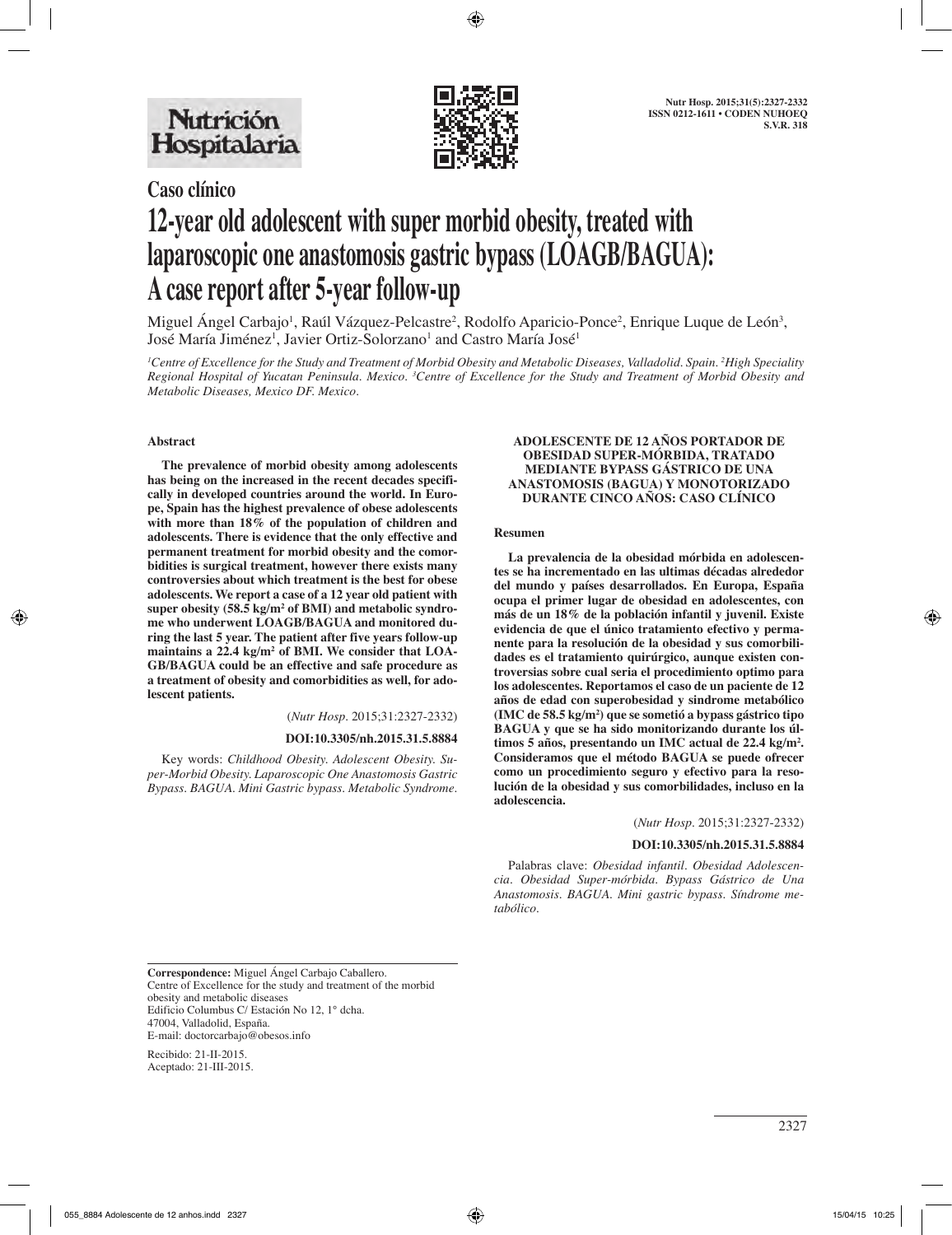# **Introduction**

The prevalence of morbid obesity among adolescents continues to increase around the world  $(1,2)$ .

The World Health Organization (WHO), reported in 1998 that obesity was increasing in adults and in children populations also, becoming a pandemia. In the United States from 1998 to 2012, obesity in children between 6 and 11 years of age increased from 7% to 18% and adolescents between 12 and 19 years of age from 5% to 21% (3,4).

In Spain, overweight children has the highest prevalence in Europe. Recent data obtained from the Spanish Growth Study in 2008 showed an increase of 10% in the rate of overweight in children, adolescents and young adults between 4 and 24 years of age in the last 20 years, an actual estimate is 20% in boys and male adolescents and 15% in female adolescents with overweight and obesity, using the Cole criteria in  $2000^{(5)}$ .

There is evidence that suggests that without proper treatment the obese children will continue to suffer from obesity when they become adults and the overweight adolescents have a probability of 70% of developing obesity in the future (6,7). Adolescents represent less than 1% of the patients who undergo bariatric procedures (8). Adults, as well as children and adolescents with morbid obesity develop metabolic syndrome associated with some of the common comorbidities such as diabetes mellitus type II, hypertension, SAOS, dyslipidemia and others cardiovascular risk factors  $(9,10,11)$ 

There is few scientific data available in adolescent population. The classical treatment for obese adolescent patients is medical, diet supervision, physical activity and parmacological intervention (12). However, the diet control and medical treatment have shown limited results (13). There is evidence that bariatric surgery is an effective and reliable method for permanent weight loss and obesity treatment available at this time.

Despite the debates about which is the best treatment in adolescent patients and the age limits to perform this surgical bariatric procedure<sup>(1)</sup>, at this moment it is recommended in patients above 40kg/m2 of BMI with comorbidities such as hypertension, insuline resistance, etc. Also in  $35\text{kg/m}^2$  with severe comorbidities as diabetes type II, sleep apnea syndrome, and moderate to severe CPAP.

In the literature the most common bariatric surgical procedures done for adolescent patients are adjustable lap-band and roux en Y gastric bypass, however sleeve gastrectomy has become more popular in recent years but there is no evidence in long term follow up for this procedure (17,18). LOAGB/BAGUA is the result of a modification of the mini gastric bypass (19), and is demostrated to be a safe, effective and long-lasting procedure for weight loss and the elimination of the comorbidities in the adult life  $(14,20)$ . In our experience with child-adolescent patients, this procedure showed be an effective method for obesity management and especially whit comorbidities such as diabetes mellitus type II (14,21).

# *Case report*

We select a case of a patient with 12 years old male, extracted of a total of 28 (1.12%) child-adolescent (12- 18 years old) of our database of the last 2500 patients underwent to LOAGB/BAGUA, during the period between 2002 to 2014.

The patient was 146 kg weight, 157 cm height, a BMI of 58.5  $\text{Kg/m}^2$  and 85 kg above of the ideal weight when was studied, and after included an monitored in the database of European Accreditation Council-Bariatric Surgery (EAC-BS) (22).

Despite being an adolescent the patient suffered from a metabolic syndrome with central obesity, high blood pressure, insulin resistance, artropathy, hypertrigliceridemia, hiatal hernia and severe hepatic steatosis.

The patient underwent various different medical treatments and diet modification without success. Then, the LOAGB/BAGUA procedure was proposed to the family and patient, who accepted and signed the consent form for the bariatric procedure.

He underwent the regular pre operative protocol which included blood tests, radiologic, ultrasonografic, electrocardiogram, acid-barium swallow, ureasa test, breath test and spirometry. Later the patient underwent pre operative respiratory therapy, physical activity and early deambulation and diet protocol specifically designed for the patient, with the goal to reduce 20% of the excess body weight before surgery to diminish the cardiovascular risk during and after surgery (23).

# *Technique description*

We used 6 trocars for the procedure, one of 10 mm for the camera port, 2 of 12 mm for the stapler devices, and 3 trocars of 5 mm for hepatic retractor and intestinal segment control. An auxiliar robotic arm device was connected to the optic system (Lap Man, Medsys, Belgium) to maintain the camera work independently. (Figure 1).

The first step of the procedure was to identify the Treitz ligament, then we measured the totally length intestinal in order to choose the bypass loop. Then we worked in the stomach, releasing the Hiz angle with a section of the phreno esophagic ligament to visualize both pillars and to reduce the hiatal hernia.

We sectioned with ultrasonic scissors (Autosonix, Covidien, USA) the short blood vessels of the lesser curvature of the stomach at the level of the incisura angularis, and opened the cavity of the posterior face of the stomach. After, the stomach was stapled horizontal with a EndoGIA Roticulator tri-staple 45 mm, 3.5mm (Covidien, USA). An orogastric 36 french tube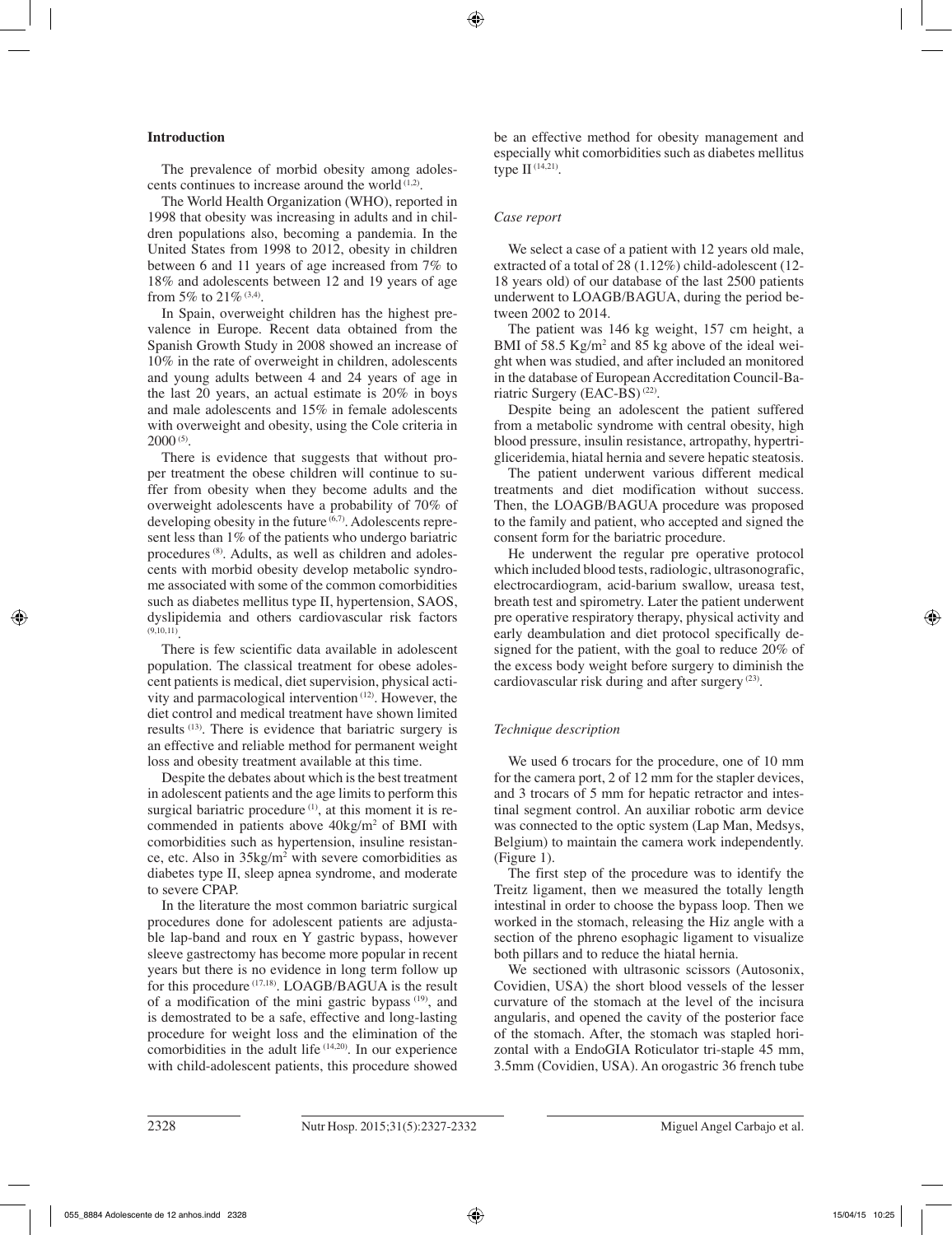



was passed for the gastric pouch calibration. The posterior face of the stomach was released from all the adhesions before the vertical stappled of the stomach to complete the gastric pouch in cefalic direction at the esophagogastric junction. This allowed to have a large, stretched and well vascularized gastric pouch.

The intestine was measured from the Treitz ligament to the cecal ileum valve, and mobilized in antecolic and antegastric position to start a running suture stomach-intestine. The biliopancreatic limb excluded was 350 cm, and the common limb the rest of 180 cm. The ileal loop was fixing 10 cm length to the staple line of the gastric pouch. An enterotomy and a gastrotomy was done with ultrasonic scissors 3 to 4 mm, introducing the 75% of the 30 mm, 3.5 mm stapler to





create an side to side ileo gastric anastomosis of 2.5 cm length. The anterior face of the anastomosis was closed stitches by separate stitches with polisorb No. 2-0 (Covidien, USA). The bilopancreatic loop was sutured in ascending position of the stomach excluded. Also the common loop was sutured to maintain an antireflux mechanism and releasing the tension from the anastomosis, pneumatic test was performed in the anastomosis (Figure 2).

# **Immediately postoperative stage**

The patient had a liquid diet in the first week, then progressed to a blended semi-liquid diet in the second week. In the following three weeks, he consumed a semi-solid diet and at the sixth week started with a diet consisting of solids, all under careful surveillence

| <b>Table I</b>         |                  |                          |                       |                       |                          |                           |  |  |  |
|------------------------|------------------|--------------------------|-----------------------|-----------------------|--------------------------|---------------------------|--|--|--|
|                        | <i>Inicial</i>   | 6 months                 | 12 months             | 18 months             | 24 months                | 5 years                   |  |  |  |
| Weight                 | $146 \text{ kg}$ | $72 \text{ kg}$          | $69 \text{ kg}$       | $69 \text{ kg}$       | $68 \text{ kg}$          | $65 \text{ kg}$           |  |  |  |
| Height                 | 157 cm           | $160 \text{ cm}$         | $162 \text{ cm}$      | $163$ cm              | $165$ cm                 | 170 cm                    |  |  |  |
| Ideal weight           | $61 \text{ kg}$  | $62.6$ kg                | $63.3 \text{ kg}$     | $63.6 \text{ kg}$     | $64.5 \text{ kg}$        | $67 \text{ kg}$           |  |  |  |
| % Excess Weight Loss   | $%$ EWL $0$      | %EWL 89.1                | %EWL 93.1             | %EWL 93.4             | %EWL 95.7                | %EWL 102.5                |  |  |  |
| Body mass index        | 58.5 $Kg/m^2$    | $28.2$ kg/m <sup>2</sup> | $26.2 \text{ kg/m}^2$ | $25.9 \text{ kg/m}^2$ | $24.9$ kg/m <sup>2</sup> | $22.4$ kg/m <sup>2</sup>  |  |  |  |
| % Excess BMI Lost      | $%$ EBMIL $0$    | <b>%EBMIL 90.4</b>       | %EBMIL 96.4           | %EBMIL 97.3           |                          | %EBMIL 100.2 %EBMIL 107.7 |  |  |  |
| Waist index            | $111 \text{ cm}$ | 97 cm                    | 87 cm                 | 87 cm                 | 83 cm                    | 80                        |  |  |  |
| Hip index              | 108 cm           | 98 cm                    | 90 cm                 | 90 cm                 | 96 cm                    | 90                        |  |  |  |
| Food tolerance         | good             | excellent                | excellent             | good                  | excellent                | excellent                 |  |  |  |
| vom                    | N <sub>0</sub>   | N <sub>0</sub>           | N <sub>0</sub>        | N <sub>0</sub>        | N <sub>0</sub>           | N <sub>0</sub>            |  |  |  |
| diarrhea               | N <sub>0</sub>   | No                       | N <sub>o</sub>        | N <sub>o</sub>        | No                       | N <sub>o</sub>            |  |  |  |
| Gastroesophagic reflux | N <sub>0</sub>   | N <sub>0</sub>           | N <sub>0</sub>        | N <sub>0</sub>        | N <sub>0</sub>           | N <sub>0</sub>            |  |  |  |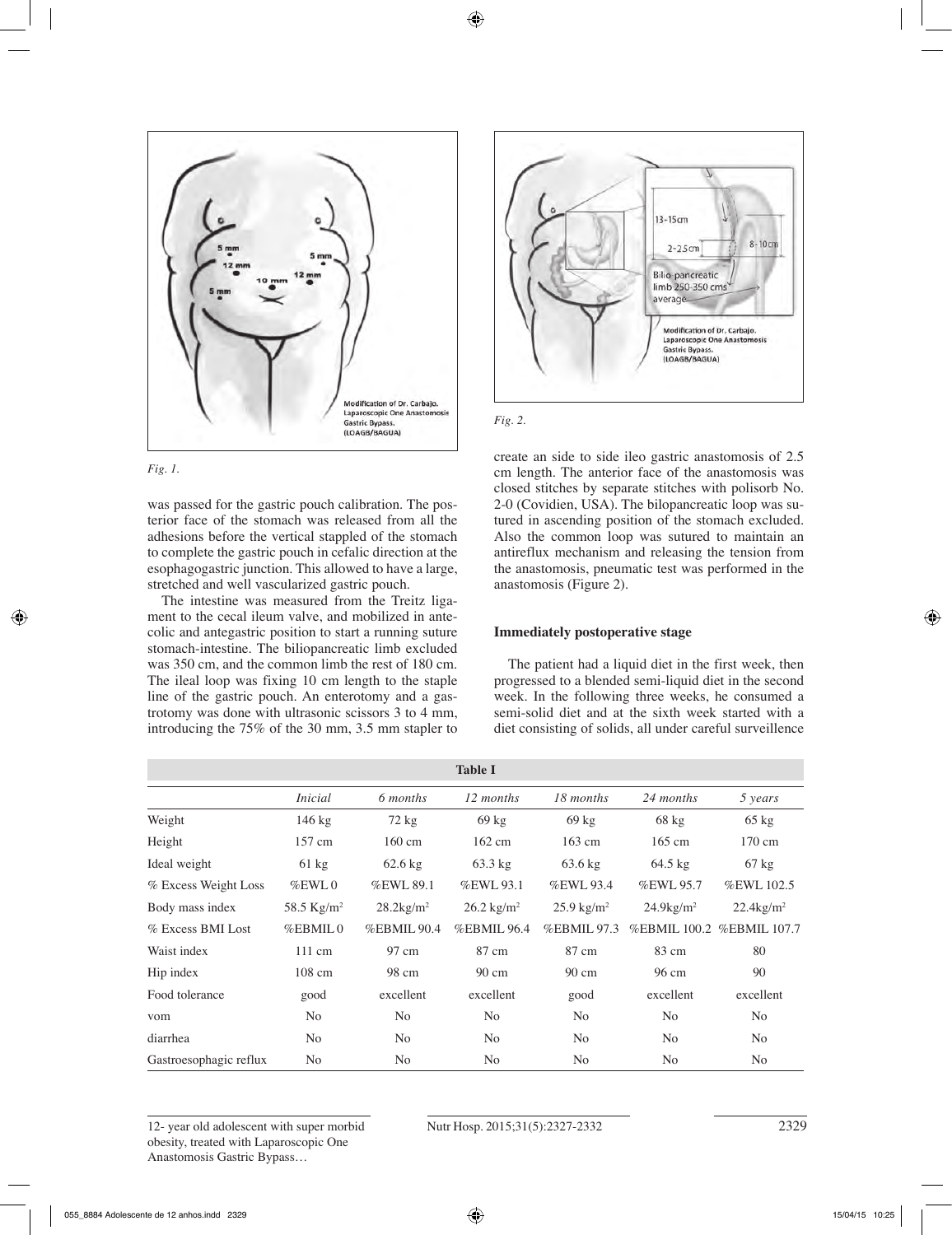based on the nutritional protocol of our Center. The patient received a prescription for pantoprazol and sucralfato daily during the first month, and calcium phosphate during the first three months. Also a multivitamin and mineral complex for the following three years.

# **Results**

180

160

 $157$ 

146

Table I describe the data related to: weight, height, ideal weight, % Excess Weight Loss, BMI, % Excess

160

72

BMI Lost, waist index, hip index, diet tolerance, vomit, diarrea, and gastroesofagic reflux, in 5 year follow up.

We compared the data related to: weight, height, ideal weight, in the 5 year follow up (Graphic 1), and we observed that the % Excess Weight Loss, Lost BMI, and % Excess of total weight loss was 90 % in the first six months after surgery (Graphic 2).

The insulin resistance improvement was produced immediately after the surgery, with the remission of comorbidities in early stage (Table II), without observing nutritional deficiencies during the 5 year follow up (Graphic 3).

170

165

**Excess BMI Lost** 

*Graphic 2.*



Weight, height, ideal weight.

162

69

163

69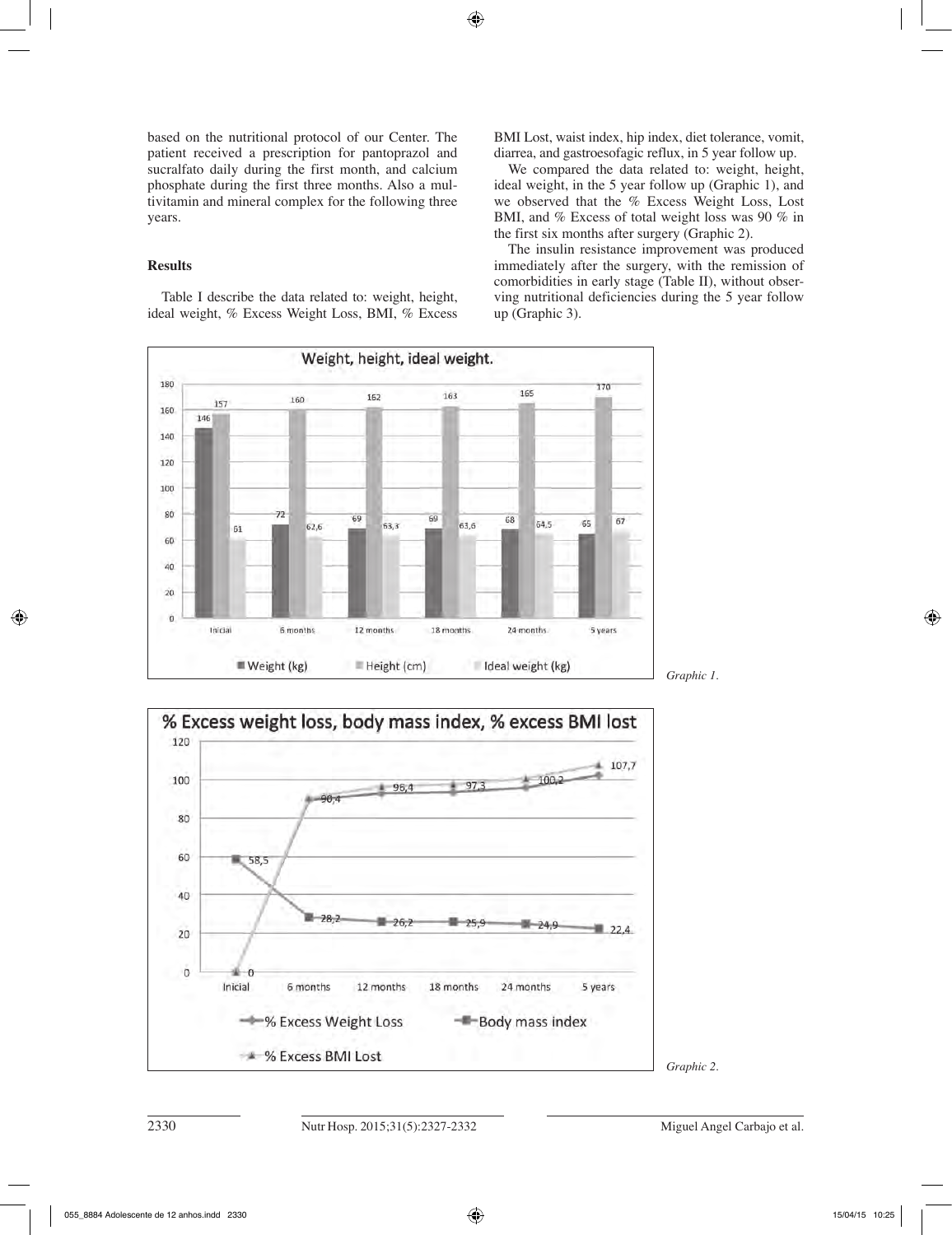| <b>Table II</b><br>Laboratory test data table |                     |                     |                     |                     |                     |                     |  |  |  |
|-----------------------------------------------|---------------------|---------------------|---------------------|---------------------|---------------------|---------------------|--|--|--|
|                                               | <i>Inicial</i>      | 6 months            | 12 months           | 18 months           | 24 months           | 5 years             |  |  |  |
| Glucose                                       | $185 \text{ mg/dl}$ | $82 \text{ mg/dl}$  | $79 \text{ mg/dl}$  | $82 \text{ mg/dl}$  | $81 \text{ mg/dl}$  | $80 \text{ mg/dl}$  |  |  |  |
| Uric acid                                     | $6.3$ mg/dl         | $4.8 \text{ mg/dl}$ | $4.3 \text{ mg/dl}$ | $4.2 \text{ mg/dl}$ | $4.6 \text{ mg/dl}$ | $4.3 \text{ mg/dl}$ |  |  |  |
| Cholesterol total                             | $240 \text{ mg/dl}$ | $113 \text{ mg/dl}$ | $113 \text{ mg/dl}$ | $132 \text{ mg/dl}$ | $98 \text{ mg/dl}$  | $100 \text{ mg/dl}$ |  |  |  |
| Fatty acid                                    | $110 \text{ mg/dl}$ | $70 \text{ mg/dl}$  | $55 \text{ mg/dl}$  | $49 \text{ mg/dl}$  | $56 \text{ mg/dl}$  | $65 \text{ mg/dl}$  |  |  |  |
| Iron                                          | $69$ ug/dl          | $66$ ug/dl          | $56$ ug/dl          | $57$ ug/dl          | $37$ ug/dl          | $60$ ug/dl          |  |  |  |
| Ferritina                                     | $13$ ng/dl          | $13.9$ ng/dl        | $12.3$ ng/dl        | $10.9$ ng/dl        | $11$ ng/dl          | $12$ ng/dl          |  |  |  |
| Proteins                                      | $6.8$ g/dl          | $6.0$ g/dl          | $6.6$ g/dl          | $6.7$ g/dl          | $6.8$ g/dl          | $6.7$ g/dl          |  |  |  |
| Albumin                                       | $4.9$ g/dl          | $5.1$ g/dl          | $5.0$ g/dl          | $4.7$ g/dl          | $4.9$ g/dl          | $4.5$ g/dl          |  |  |  |
| Folic Acid                                    | $5.9$ ng/dl         | $6.0$ ng/dl         | $6.2$ ng/dl         | $4.2$ ng/dl         | $4.9$ ng/dl         | $5.1$ ng/dl         |  |  |  |
| Calcium                                       | $9.3 \text{ mg/dl}$ | $9.5 \text{ mg/dl}$ | $9.2 \text{ mg/dl}$ | $9.1 \text{ mg/dl}$ | $9.2 \text{ mg/dl}$ | $9.0$ mg/dl         |  |  |  |





*Fig. 3.—A): Before surgery. B): After LOGB/BAGUA, 5 years later.*

The body mass index went down from  $58.5 \text{ kg/m}^2$  to 22.4 kg/m2 , reducing the Excess BMI Lost more than 100% the inicial IBM with a complete comorbidities resolution. Food intolerance, vitamins or mineral deficits, vomits or gastroesofageal reflux were not observed. An Endoscopic control al 5-years follow-up was performed and was considered normal.

# **Conclusions**

LOAGB/BAGUA can be considered as safe and effective surgical option for a permanent obesity management and its comorbidities in adolescent population. Improving quality of life, health in general and psyicosocial environment. However more studies are needed to check the results of this procedure.